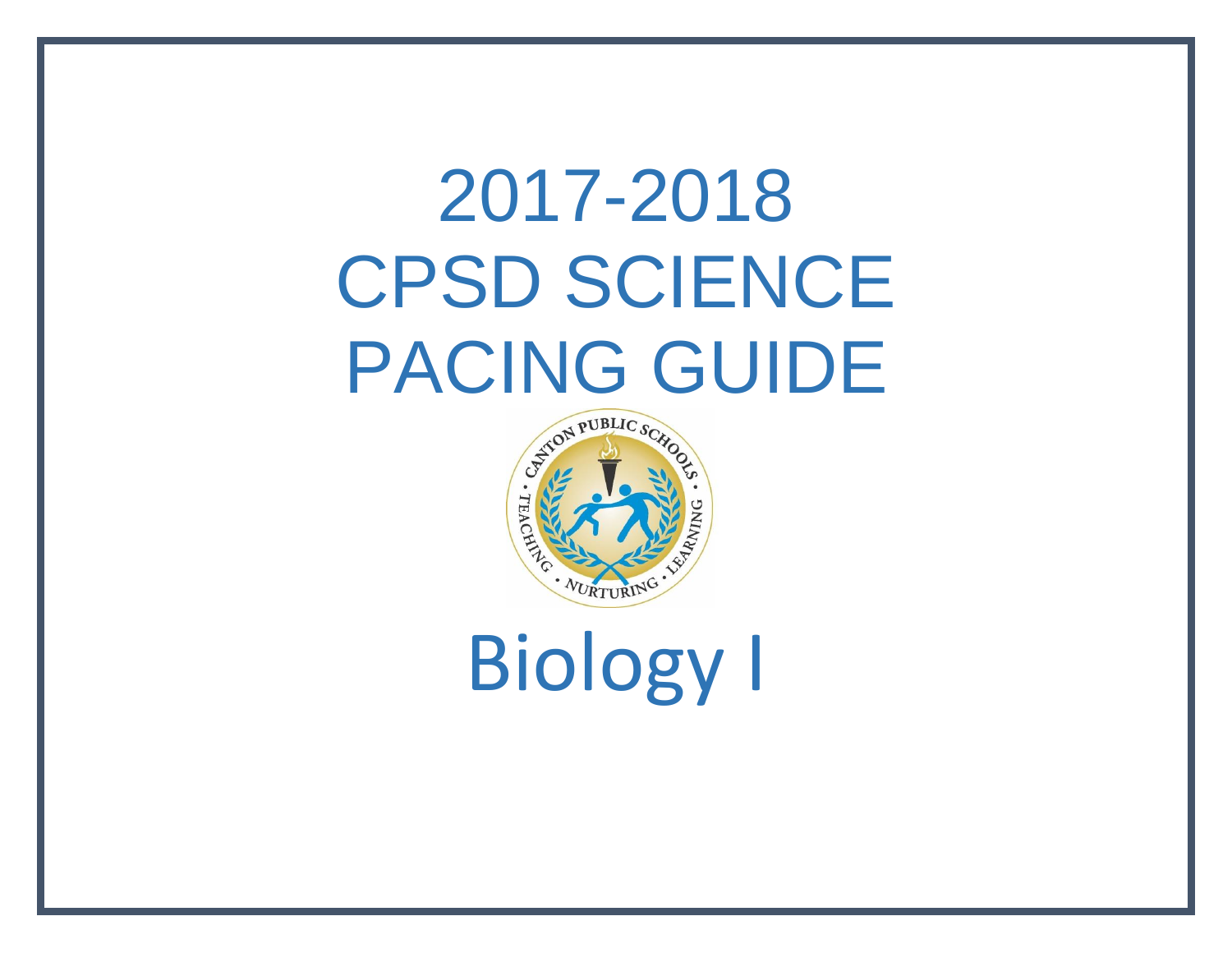|                                                 | Biology I 1 <sup>st</sup> - 4 <sup>th</sup> 9 Weeks                                                                                                                                                                                                                                                                                        |                      |                      |       |    |
|-------------------------------------------------|--------------------------------------------------------------------------------------------------------------------------------------------------------------------------------------------------------------------------------------------------------------------------------------------------------------------------------------------|----------------------|----------------------|-------|----|
| <b>Competency 1 - Inquiry</b><br><b>Mastery</b> |                                                                                                                                                                                                                                                                                                                                            |                      |                      |       |    |
| 1a                                              | Conduct a scientific investigation demonstrating safe procedures and proper care of laboratory<br>equipment. (DOK 2)<br>• Safety rules and symbols<br>Proper use and care of the compound light microscope, slides, chemicals, etc.<br>Accuracy and precision in using graduated cylinders, balances, beakers,<br>thermometers, and rulers | $1^*$ 2 <sup>*</sup> |                      | $3^*$ | 4* |
| 1 <sub>b</sub>                                  | Formulate questions that can be answered through research and experimental design. (DOK 3)                                                                                                                                                                                                                                                 | $1^*$ 2 <sup>*</sup> |                      | $3^*$ | 4* |
| 1 <sub>c</sub>                                  | Apply the components of scientific processes and methods in classroom and laboratory investigations<br>(e.g., hypotheses, experimental design, observations, data analyses, interpretations, theory<br>development). (DOK 2)                                                                                                               |                      | $1* 2* 3* 4*$        |       |    |
| 1 <sub>d</sub>                                  | Construct and analyze graphs (e.g., plotting points, labeling x-and y-axis, creating appropriate titles<br>and legends for circle, bar, and line graphs). (DOK 2)                                                                                                                                                                          |                      | $1* 2* 3* 4*$        |       |    |
| 1e                                              | Analyze procedures, data, and conclusions to determine the scientific validity of research. (DOK 3)                                                                                                                                                                                                                                        |                      | $1^*$ $2^*$ $3^*$    |       | 4* |
| 1 <sup>f</sup>                                  | Recognize and analyze alternative explanations for experimental results and to make predictions<br>based on observations and prior knowledge. (DOK 3)                                                                                                                                                                                      | $1*$                 | $2^*$ 3 <sup>*</sup> |       | 4* |
| 1 <sub>g</sub>                                  | Communicate and defend a scientific argument in oral, written, and graphic form. (DOK 3)                                                                                                                                                                                                                                                   | $1*$                 | $2^*$                | $3^*$ | 4* |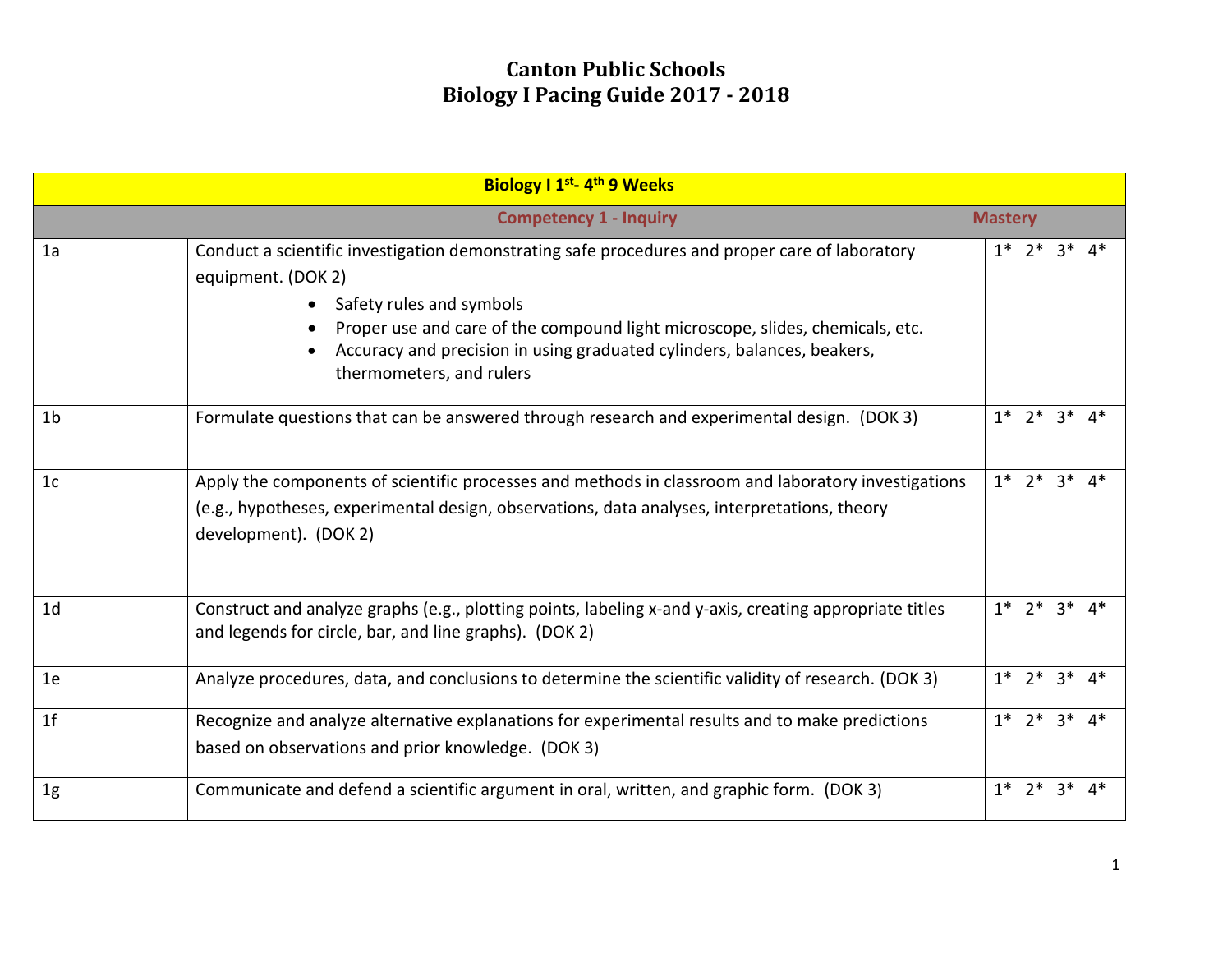|                | <b>Competency 2 - Physical Science</b>                                                                                                                                                                                                                                                                                                                                                 | <b>Mastery</b>    |
|----------------|----------------------------------------------------------------------------------------------------------------------------------------------------------------------------------------------------------------------------------------------------------------------------------------------------------------------------------------------------------------------------------------|-------------------|
| 2a             | Explain and compare with the use of examples the types of bond formation (e.g., covalent, ionic,<br>hydrogen, etc.) between or among atoms. (DOK 2)<br>Subatomic particles and arrangement in atoms<br>Importance of ions in biological processes                                                                                                                                      | $12*34$           |
| 2 <sub>b</sub> | Develop a logical argument defending water as an essential component of living systems (e.g., unique<br>bonding and properties including polarity, high specific heat, surface tension, hydrogen bonding,<br>adhesion, cohesion, and expansion upon freezing). (DOK 2)                                                                                                                 | $1 \t2^*$<br>34   |
| 2c             | Classify solutions as acidic, basic, or neutral and relate the significance of the pH scale on an<br>organism's survival (e.g., consequences of having different concentrations of hydrogen and hydroxide<br>ions). (DOK 2)                                                                                                                                                            | $1 \t2^* \t3 \t4$ |
| 2d             | Compare and contrast the structure, properties, and principal functions of carbohydrates, lipids,<br>proteins, and nucleic acids in living organisms. (DOK 2)<br>Basic chemical composition of each group<br>Building components of each group (e.g., amino acids, monosaccharides,<br>nucleotides, etc.)<br>Basic functions (e.g., energy, storage, cellular, heredity) of each group | $12*34$           |
| 2e             | Examine the life processes to conclude the role enzymes play in regulating biochemical reactions.<br>(DOK 2)<br>Enzyme structure<br>Enzyme function, including enzyme-substrate specificity and factors that                                                                                                                                                                           | $1 \t2^* \t3 \t4$ |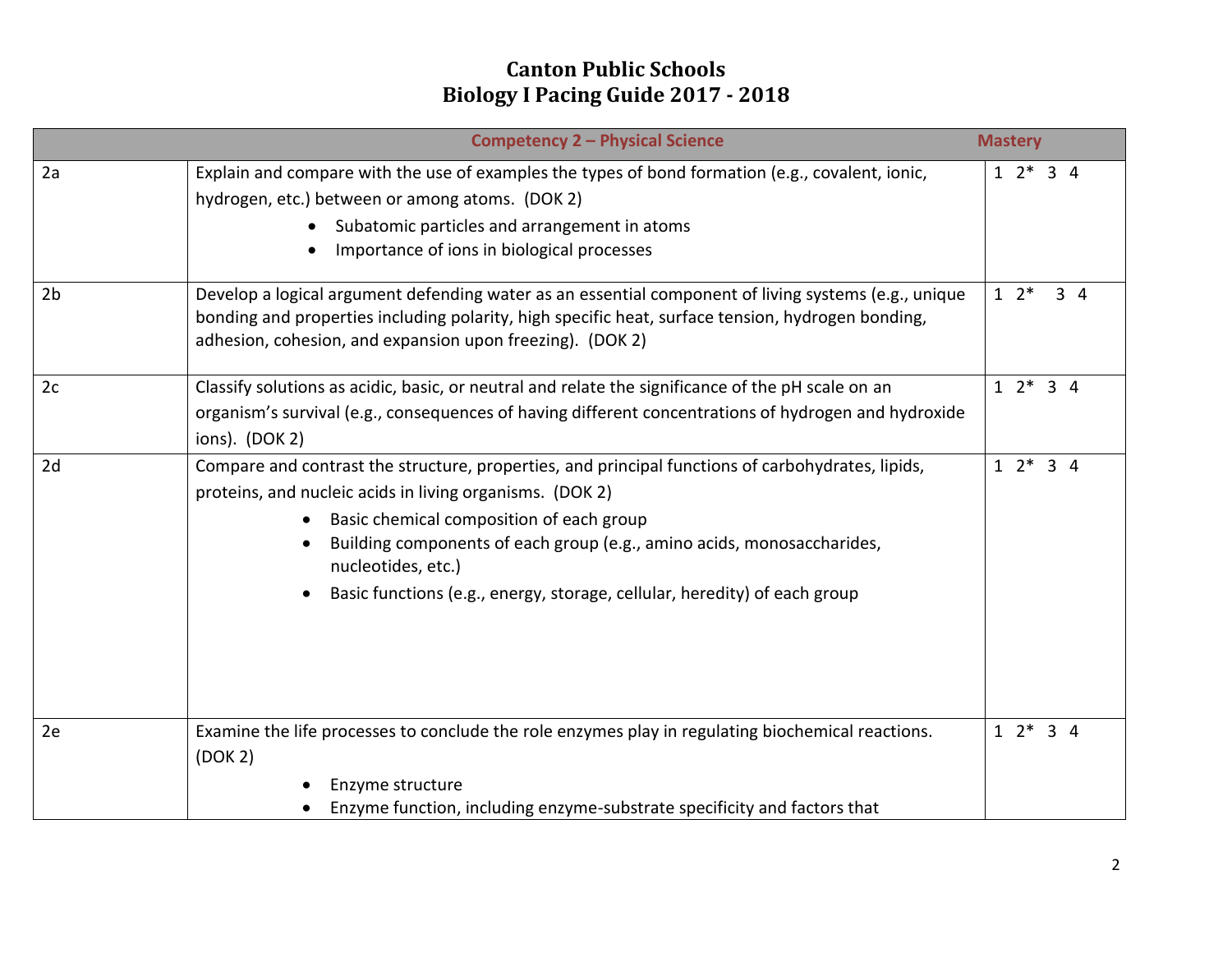|    | effect enzyme function (pH and temperature)                                                                                                                                                                                                                                                                                                                                                                                                                                          |                 |
|----|--------------------------------------------------------------------------------------------------------------------------------------------------------------------------------------------------------------------------------------------------------------------------------------------------------------------------------------------------------------------------------------------------------------------------------------------------------------------------------------|-----------------|
| 2f | Describe the role of adenosine triphosphate (ATP) in making energy available to cells. (DOK 1)<br>ATP structure<br><b>ATP</b> function<br>$\bullet$                                                                                                                                                                                                                                                                                                                                  | $1 \t2 \t3 * 4$ |
| 2g | Analyze and explain the biochemical process of photosynthesis and cellular respiration and draw<br>conclusions about the roles of the reactant and products in each. (DOK 3)<br>Photosynthesis and respiration (reactants and products)<br>Light-dependent reactions and light independent reactions in<br>photosynthesis, including requirements and products of each<br>Aerobic and anaerobic processes in cellular respiration, including products<br>each and energy differences | $1 \t2 \t3 * 4$ |
|    | <b>Competency 3 - Life Science</b>                                                                                                                                                                                                                                                                                                                                                                                                                                                   | <b>Mastery</b>  |
| 3a | Compare and contrast the characteristics of the world's major biomes (e.g., deserts, tundra, taiga,<br>grassland, temperate forest, tropical rainforest). (DOK 2)<br>Plant and animal species<br>Climate (temperature and rainfall)<br>Adaptations of organisms                                                                                                                                                                                                                      | $1*$ 2 3 4      |
| 3b | Provide examples to justify the interdependence among environmental elements. (DOK 2)<br>Biotic and abiotic factors in an ecosystem (e.g., water, carbon, oxygen, mold, leaves)<br>Energy flow in ecosystems (e.g., energy pyramids and photosynthetic organisms to<br>herbivores, carnivores, and decomposers)                                                                                                                                                                      | $1*$ 2 3 4      |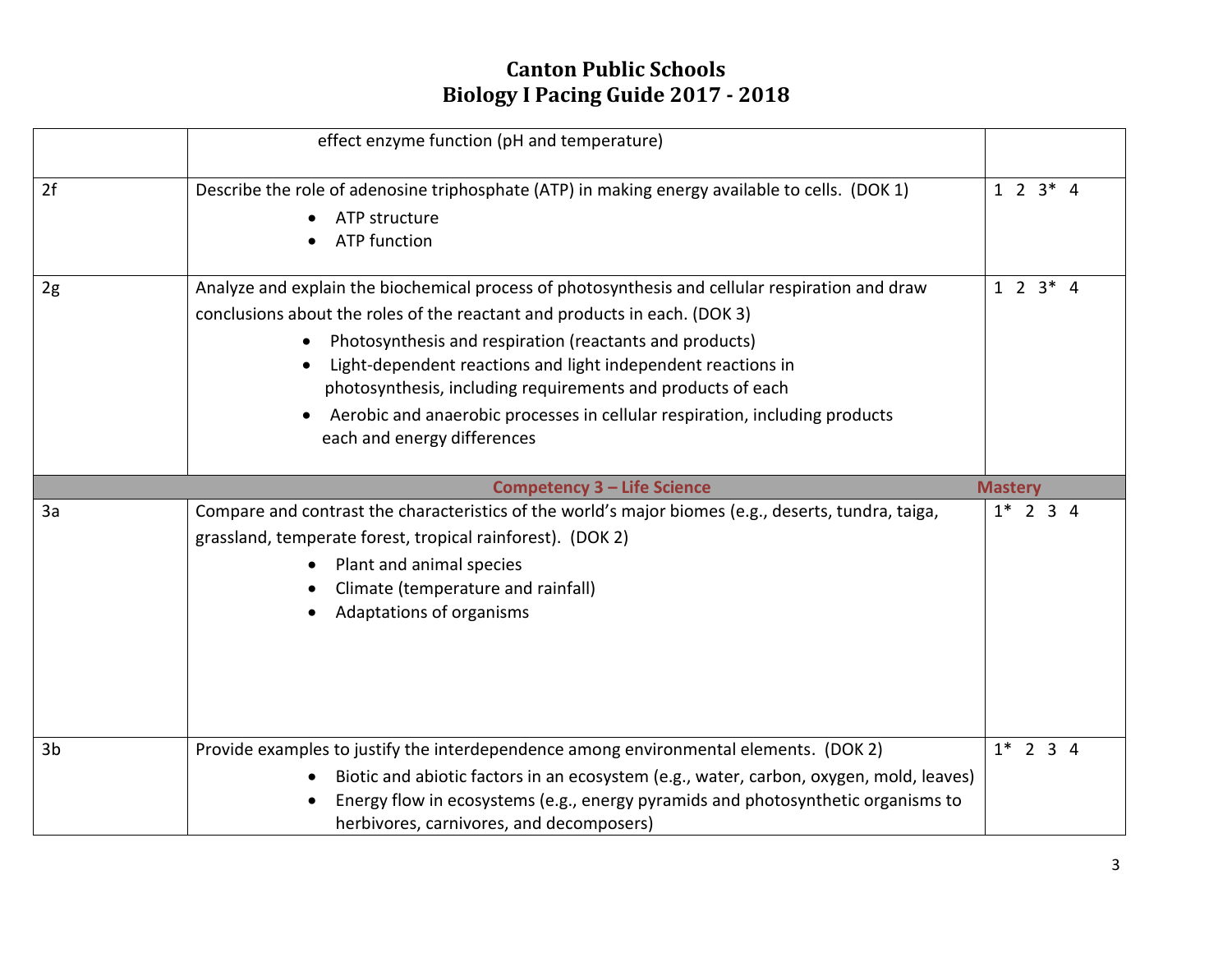|                | Roles of beneficial bacteria<br>Interrelationships of organisms (e.g., cooperation, predation, parasitism,<br>commensalism, symbiosis, and mutualism)                                                                                                                                                                                                                                                                                                                                                                        |                 |
|----------------|------------------------------------------------------------------------------------------------------------------------------------------------------------------------------------------------------------------------------------------------------------------------------------------------------------------------------------------------------------------------------------------------------------------------------------------------------------------------------------------------------------------------------|-----------------|
| 3c             | Examine and evaluate the significance of natural events and human activities on major ecosystems<br>(e.g., succession, population growth, technology, loss of genetic diversity, consumption of resources).<br>(DOK 2)                                                                                                                                                                                                                                                                                                       | $1*$ 2 3 4      |
|                | <b>Competency 4 - Life Science</b>                                                                                                                                                                                                                                                                                                                                                                                                                                                                                           | <b>Mastery</b>  |
| 4a             | Differentiate among plant and animal cells and eukaryotic and prokaryotic cells. (DOK 2)<br>• Functions of all major cell organelles and structures (e.g., nucleus, mitochondrion,<br>rough ER, smooth ER, ribosomes, Golgi bodies, vesicles, lysosomes, vacuoles,<br>microtubules, microfiliaments, chloroplast, cytoskeleton, centrioles, nucleolus,<br>chromosomes, nuclear membrane, cell wall, cell membrane [active and passive<br>transport], cytosol)<br>Components of mobility (e.g., cilia, flagella, pseudopodia) | $12*34$         |
| 4 <sub>b</sub> | Differentiate between types of cellular reproduction. (DOK 1)<br>Main events in the cell cycle and cell mitosis (including differences in<br>plant and animal cell divisions<br>Binary fission (e.g., budding, vegetative propagation, etc.)<br>Significance of meiosis in sexual reproduction<br>Significance of crossing over                                                                                                                                                                                              | $1 \t2 \t3 * 4$ |
| 4c             | Describe and differentiate among the organizational levels of organisms (e.g., cells, tissues, organs,<br>systems, types of tissues.) (DOK 1)                                                                                                                                                                                                                                                                                                                                                                                | $12*34$         |
| 4d             | Explain and describe how plant structures (vascular and nonvascular) and cellular functions are related                                                                                                                                                                                                                                                                                                                                                                                                                      | $12*34$         |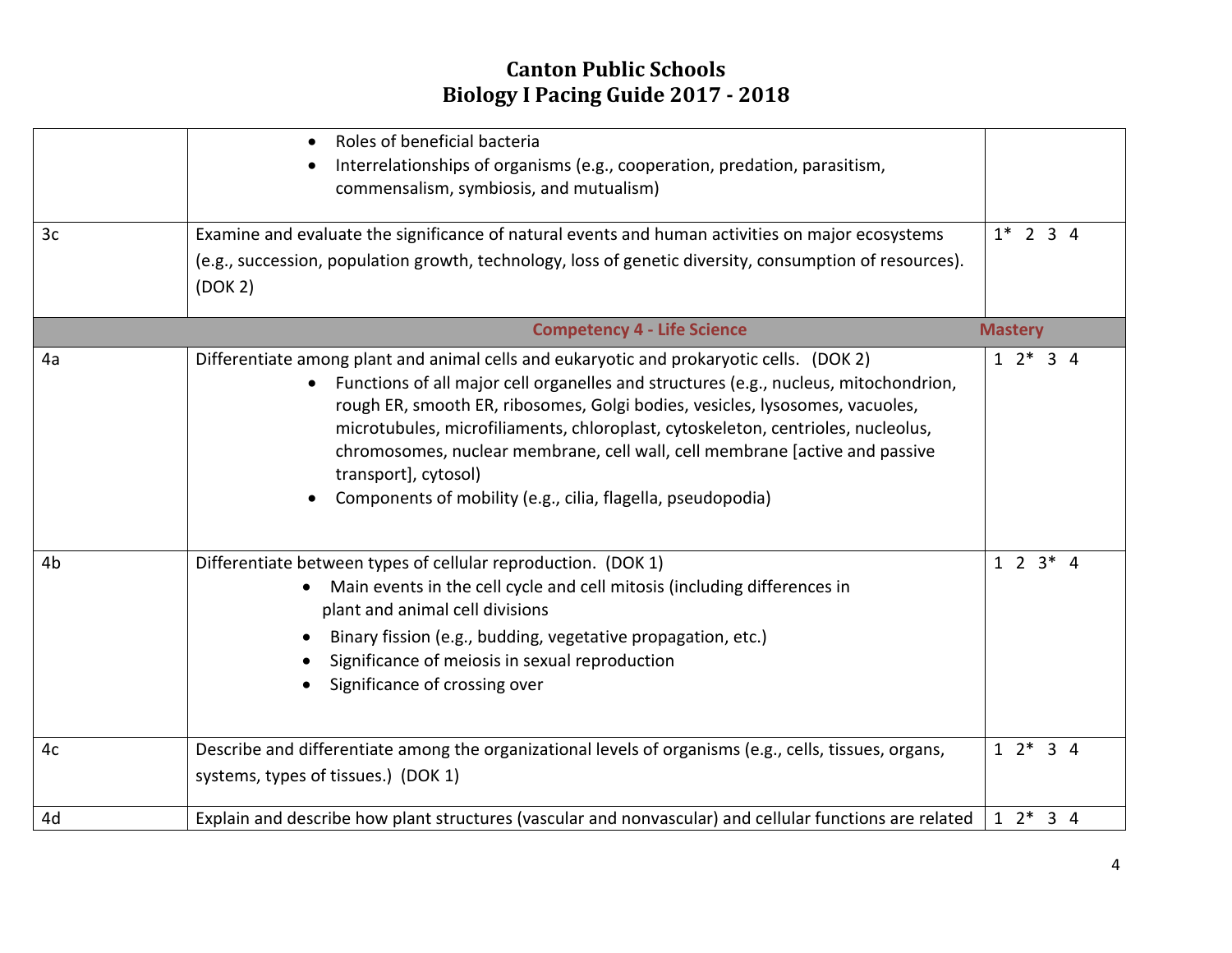|    | to the survival of plants (e.g., movement of materials, plant reproduction). (DOK 1)                                                                                                                                                                                                                                                                                            |                   |  |
|----|---------------------------------------------------------------------------------------------------------------------------------------------------------------------------------------------------------------------------------------------------------------------------------------------------------------------------------------------------------------------------------|-------------------|--|
|    | <b>Competency 5 - Life Science</b>                                                                                                                                                                                                                                                                                                                                              | <b>Mastery</b>    |  |
| 5a | Analyze and explain the molecular basis of heredity and the inheritance of traits to successive<br>generations by using the Central Dogma of Molecular Biology. (DOK 3)<br>Structures of DNA and RNA<br>Processes of replication, transcription, and translation<br>Messenger RNA codon charts                                                                                  | $1 \t2 \t3 * 4$   |  |
| 5b | Utilize Mendel's laws to evaluate the results of monohybrid Punnett squares involving complete<br>dominance, incomplete dominance, codominance, sex linked, and multiple alleles (including outcome<br>percentage of both genotypes and phenotypes.) (DOK 2)                                                                                                                    | $1 2 3* 4*$       |  |
| 5c | Examine inheritance patterns using current technology (e.g., pedigrees, karyotypes, gel<br>electrophoresis). (DOK 2)                                                                                                                                                                                                                                                            |                   |  |
| 5d | Discuss the characteristics and implications of both chromosomal and gene mutations. (DOK 2)<br>Significance of nondisjunction, deletion, substitutions, translocation, frame shift<br>mutation in animals<br>Occurrence and significance of genetic disorders such as sickle cell anemia, Tay-<br>Sachs disorder, cystic fibrosis, hemophilia, Downs Syndrome, color blindness | $1 \t2 \t3 * 4$   |  |
|    | <b>Competency 6 - Life Science</b>                                                                                                                                                                                                                                                                                                                                              | <b>Mastery</b>    |  |
| 6a | Draw conclusions about how organisms are classified into a hierarchy of groups and subgroups based<br>on similarities that reflect their evolutionary relationships. (DOK 2)                                                                                                                                                                                                    | $1 \t2 \t3 \t4^*$ |  |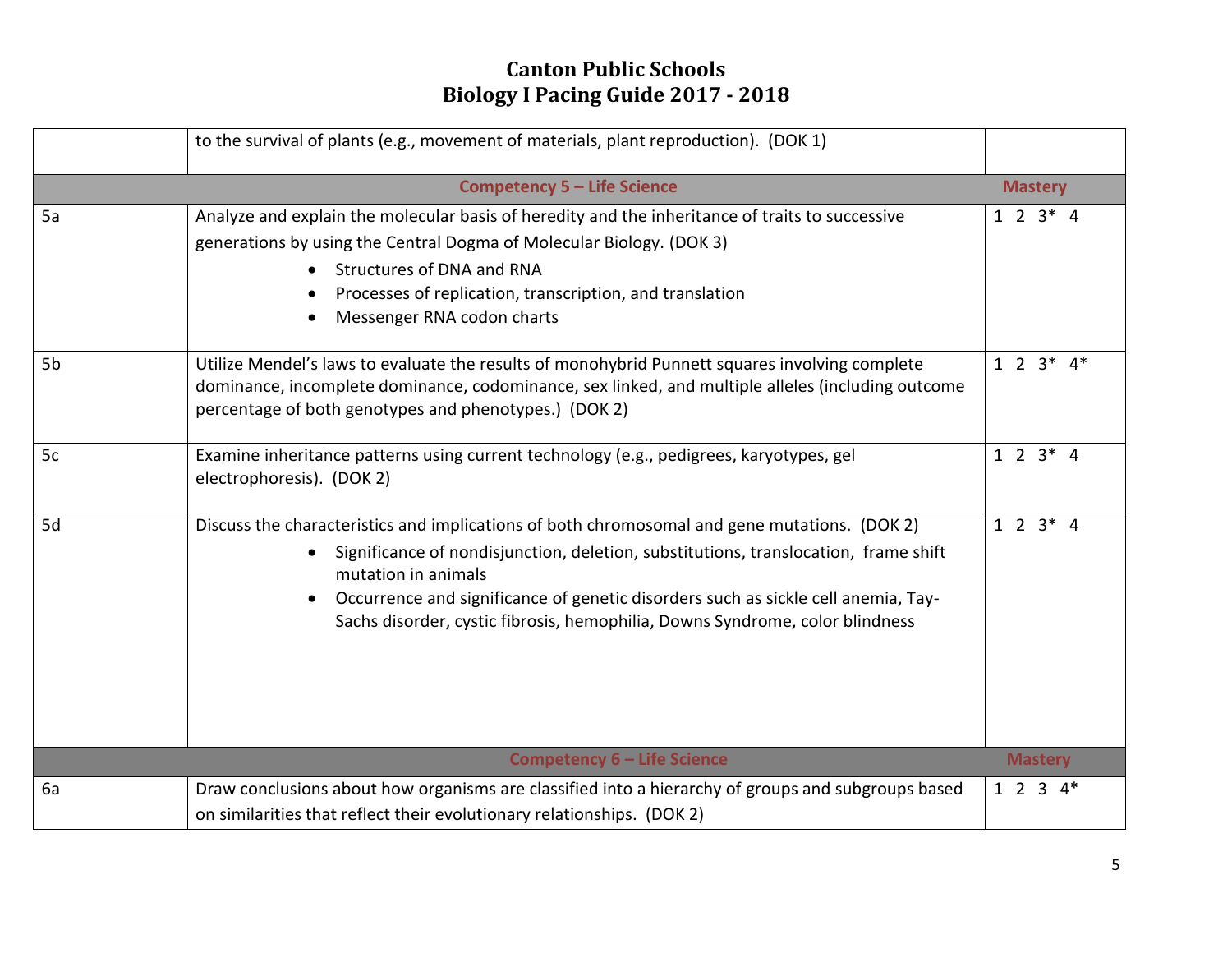|                | Characteristics of the six kingdoms<br>Major levels in the hierarchy of taxa (e.g., kingdom, phylum/division, class, order,<br>family, genus, and species)<br>Body plans (symmetry)<br>Methods of sexual reproduction (e.g., conjugation, fertilization, pollination)<br>Methods of asexual reproduction (e.g., budding, binary fission, regeneration, spore<br>formation) |                       |
|----------------|----------------------------------------------------------------------------------------------------------------------------------------------------------------------------------------------------------------------------------------------------------------------------------------------------------------------------------------------------------------------------|-----------------------|
| 6 <sub>b</sub> | Critique data (e.g., comparative anatomy, Biogeography, molecular biology, fossil record, etc.) used by<br>scientists (e.g., Redi, Needham, Spallanzani, Pasteur) to develop an understanding of evolutionary<br>processes and patterns. (DOK 3)                                                                                                                           | $1 \t2 \t3 \t4*$      |
| 6c             | Research and summarize the contributions of scientists, (including Darwin, Malthus, Wallace, Lamarck,<br>and Lyell) whose work led to the development of the theory of evolution. (DOK 2)                                                                                                                                                                                  | 4*<br>3<br>1          |
| 6d             | Analyze and explain the roles of natural selection, including the mechanisms of speciation (e.g.,<br>mutations, adaptations, geographic isolation) and applications of speciation (e.g., pesticide and<br>antibiotic resistance). (DOK 3)                                                                                                                                  | $1 2 3 4*$            |
| 6e             | Differentiate among chemical evolution, organic evolution, and the evolutionary steps along the way<br>to aerobic heterotrophs and photosynthetic autotrophs. (DOK 2)                                                                                                                                                                                                      | $1\quad2\quad3$<br>4* |